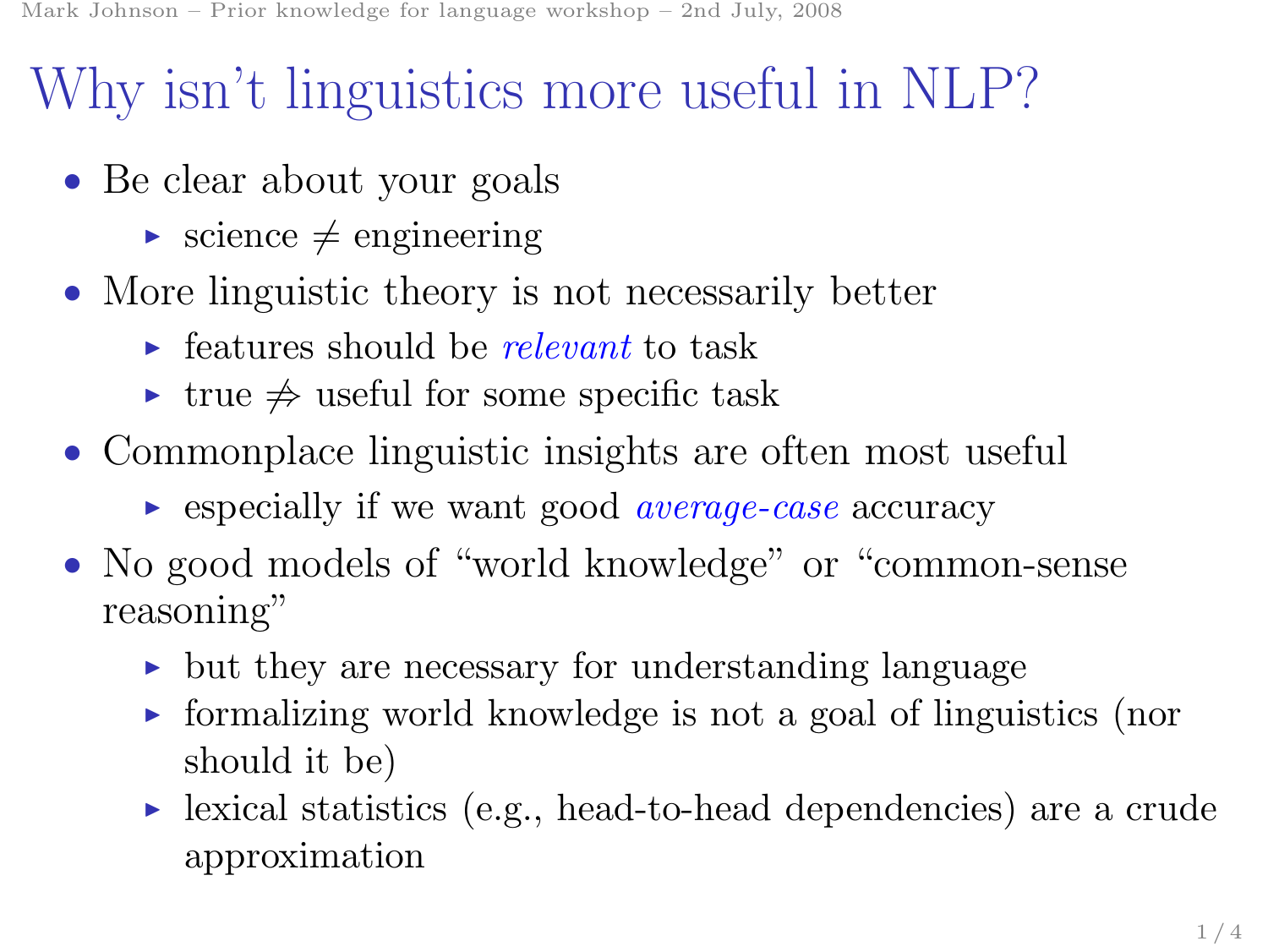## Lessons from parsing and related applications

- Banal linguistic insights are sometimes very useful
	- ► words group together to form phrases
	- ► phrases have head words
	- $\triangleright$  relative locations within a phrase matter
- Linguists' insights are sometimes useful, but their representations and formalisms are not
	- ► machine-learning based approaches map parses to feature vectors
	- $\Rightarrow$  details of parse representations don't matter (as long as the features can be read off somehow)
- Corpus annotation seems a more economical way of getting linguistic information into a system than writing grammars
	- inguistic grammars are *closed world* (everything not explicitly permitted is ungrammatical)
	- stochastic models are typically *open world* (everything is possible)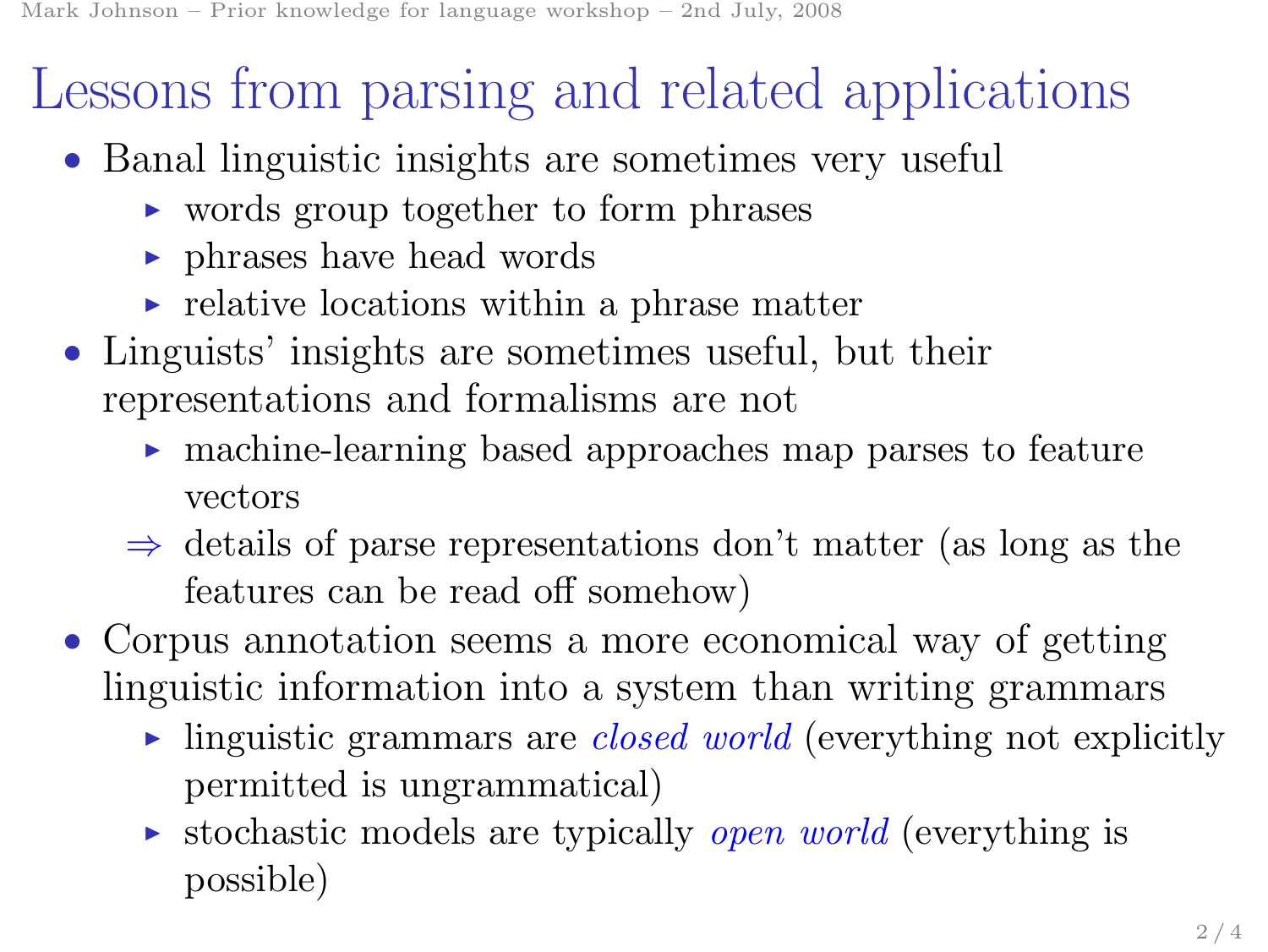Mark Johnson – Prior knowledge for language workshop – 2nd July, 2008

## Accuracy reduction removing a feature class